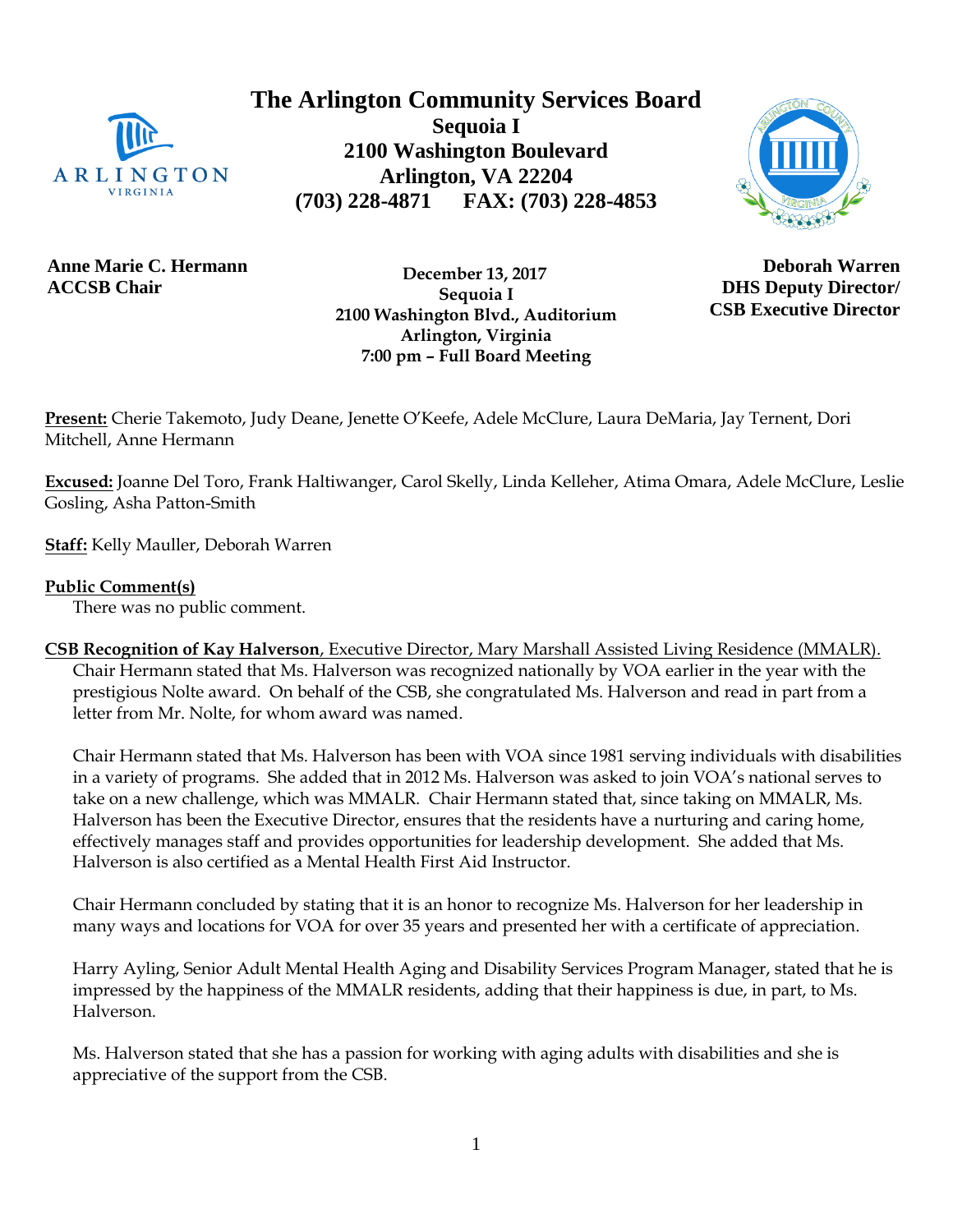#### **CSB Staff Recognition Award**

Dilys Chebe, Program for Assertive Community Treatment (PACT) Team psychiatric nurse, was nominated to receive the December 13, 2017 CSB staff recognition award. Ms. Chebe was nominated by PACT Team Assistant Supervisor Mark Doering. Mr. Doering stated that Ms. Chebe is currently the only nurse on the PACT team whereas there are normally three nurses. He added that Ms. Chebe stepped into the role of lead nurse and carried a larger case load. Mr. Doering stated that Ms. Chebe also took on the responsibilities of pre-authorizations for medications, communicating with pharmacies for medication refills, managing medication lists for each client, performing injections and nursing assessments as well as many other duties. Mr. Doering concluded by stating that Ms. Chebe always explores ways to improve services.

Ms. Chebe thanked Mr. Doering and the CSB adding that she was appreciates being recognized.

### **CSB Recognition of Wayne Bert**, former CSB Member

The CSB recognized Wayne Bert for his years of service on the CSB. Mr. Bert recently resigned his position on the board. Chair Hermann stated that the CSB appreciates Mr. Bert's service on the Board, his Cochairmanship on the Mental Health Committee and the Mental Health Criminal Justice Review Committee (MHCJRC). Chair Hermann presented Mr. Bert with a certificate of appreciation.

Mr. Bert thanked the CSB and stated that he enjoyed working with the board. He wished the CSB all the best.

Ms. Deane stated that Mr. Bert is one of the longest standing member of the MHCJRC and that he has made contributions to both the Mental Health and Employment Committees as well.

### **Approval of the November 15, 2017 ACCSB Meeting Minutes**

A quorum was not reached to approve the November 15, 2017 ACCSB Full Board meeting minutes. The minutes will be approved at the January 17, 2018 full board meeting. Ms. Takemoto presented preliminary feedback about the November minutes.

### **Prioritize FY19 CSB Local Budget Requests**

Chair Hermann opened a discussion about prioritizing the FY19 CSB local budget requests (Refer to Handout). Chair Hermann noted that, since a quorum was not met for tonight's meeting, the members will not be able to approve an order of prioritization of the request.

Ms. Deane asked about the budget timeline process. Ms. Warren reminded the members that the County Manager had requested that all departments submit proposed budget reductions in September. She continued, stating that DHS Director Anita Friedman, met with the Deputy County Manager in October to discuss the proposed budget reductions. Ms. Warren stated that all departments are being scheduled to meet with the County Manger to discuss departmental budget reductions. The County Manager will announce a decision about the departmental reductions in January. Ms. Friedman has not yet submitted a DHS budget proposal to the County Manager. Ms. Warren stated that several positions are being filled by reallocation of other positions.

Ms. Warren reported that non-profit organizations, Linden Resources and Melwood, have entered into an agreement of affiliation and will become the leading provider of jobs and development opportunities for individuals with differing abilities in the Greater DC Metro area. She added that DHS met with the organization leaders and raised the issue of a pilot for customized employment. She stated that the organization is interested in working with DHS on a pilot program.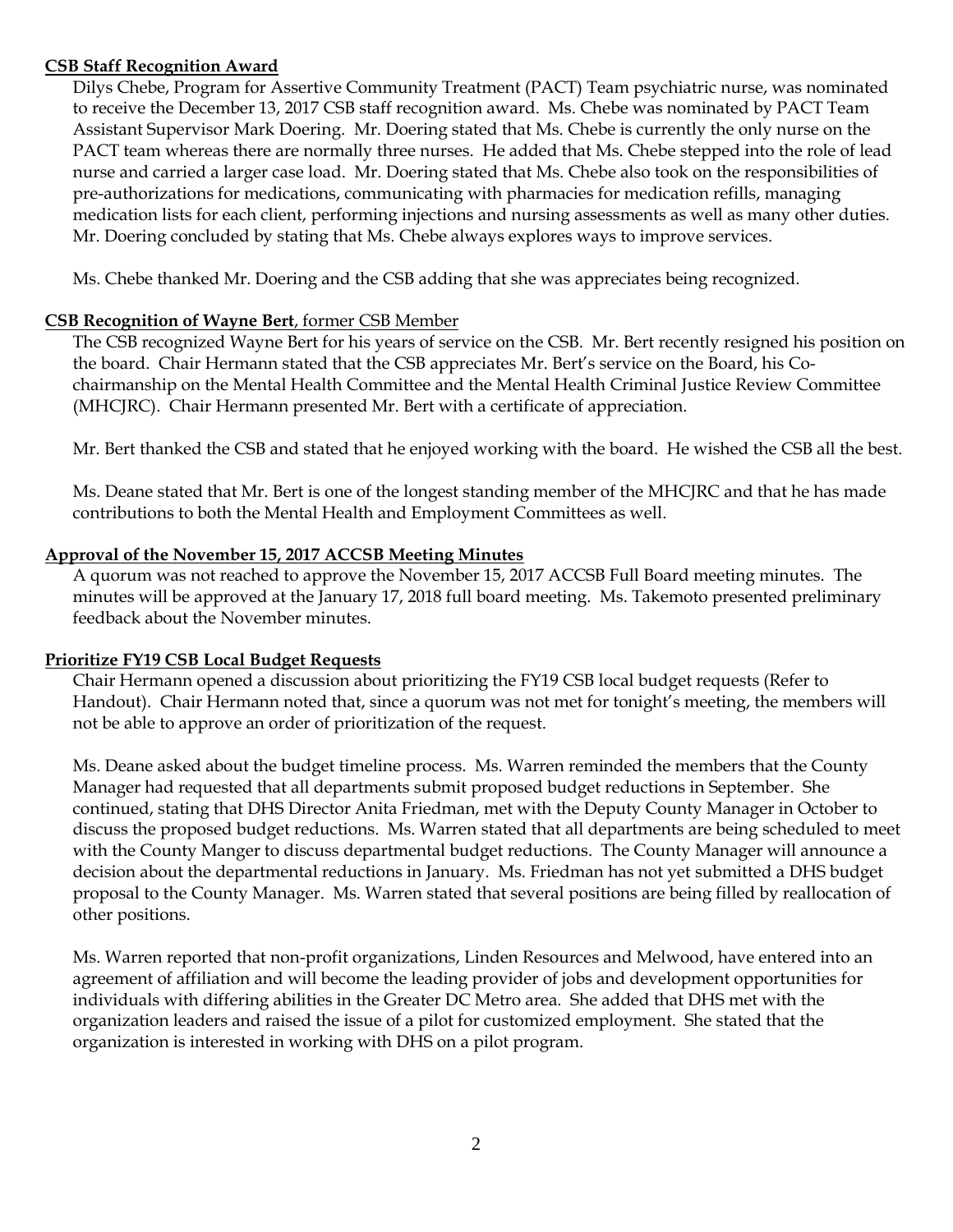The requests, in preliminary priority order by committee, are as follows:

## **Adult Mental Health Services**

- 1. 1.0FTE MH Therapist for the young adult MH services (First-STEP) Estimated Cost: \$100,000
- 2. 1.0FTE MH Therapist for the MH Community Support Teams Estimated Cost: \$100,000

### **Substance Use Services**

- 1. 1.0 FTE Peer Outreach position to be involved in many areas to include:
	- a. Opioid outreach
	- b. Homeless outreach/linkage to services
	- c. Connection of unengaged or under-engaged clients
	- d. Re-entry "warm hand-off" from jail and residential treatment back to community

Estimated Cost: \$65,000

### **Developmental Disability Services**

- 1. A 3-year pilot for a customized integrated employment internship and placement program modeled on Pathways to Careers to begin in FY 2019. Estimated Cost: \$120,000
- 2. Non-monetary: Self Directed Services (SDS) helps adults with developmental disabilities learn or improve important skills so they can be active in their communities. Families participating in SDS enter into service agreements with the CSB and receive funds to purchase community-based support services to access activities they believe are meaningful and beneficial to their family member.

Request: approval for a development and implementation plan of a self-directed services delivery option. If the proposal results in cost or staffing requirements that cannot be met within the existing DHS budget, then the CSB would make another request for FY20.

### **Governor McAuliffe Opioid and Mental Health Budget Proposal Action Announcement**

Ms. Warren directed the members to an email from Governor McAuliffe regarding his proposed budget actions. She stated that the Governor announced that his proposed 2019 – 2020 biennial budget will include \$76 million to help combat the opioid epidemic and improve behavioral health treatment.

The proposed funding will improve behavioral health services through community services boards; expand access to drug courts, establish residential treatment programs for non-violent offenders; hire more parole and probation officers; pay for six additional forensic scientists to test substances and expand access to medically assisted treatment (MAT) for individuals with opioid addictions. The breakdown of the proposed funding is as follows:

# Opioids (Total \$18 million)

- Replace grant funds for MAT with general funds (\$10 Million)
- Support Permanent Supportive Housing (PSH) for pregnant women with substance use disorders (\$2.5 million)
- Expand drug courts (\$800,000)
- Establish residential opioid treatment programs for offenders (\$877,872)
- Increase probation and parole officers (\$2.3 million)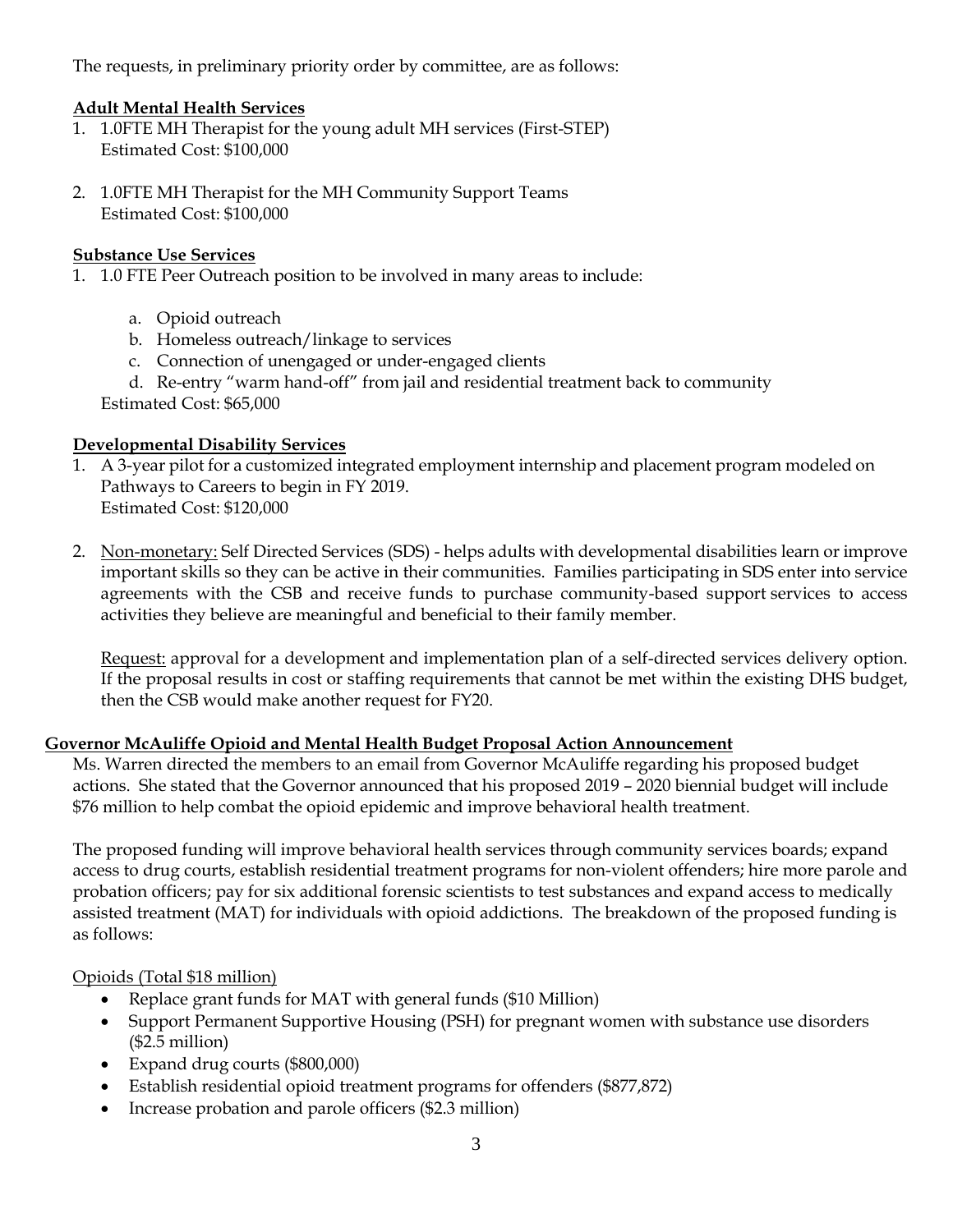- Fund six additional controlled substances forensic scientist positions and provide for overtime funding for existing scientists in 2019 to help address the case backlog in this section (\$1.3 million)
- Provide non-general funds and two positions for drug court evaluation and monitoring (\$350,642)

Mental Health (Total \$57.8 million)

- Expand supportive housing for adults with SMI (\$4.6 million)
- Support community services as a result of mental health facility census (\$4.8 million)
- Funds to implement Primary Care Screening to all 40 CSBs in Virginia (\$11.2 million)
- Funds to implement Same Day Access (SDA) at CSBs (\$11.8 million)
- Complete implementation of SDA-STEP VA (DMAS) (\$6.4 million)
- Fund for Discharge Assistance Planning (DAP) for individuals on the Extraordinary Barriers List (EBL) at state mental health facilities (\$6.9 million)
- Fund costs of positions and non-personnel resources to support the 56 bed expansion at Western State Hospital (\$5.6 million)
- Funds to Catawba and Piedmont Geriatric hospitals to offset the loss of Medicaid Disproportionate Share payments (\$2.2 million)
- Establish specialized programs for counseling veterans (\$447,900)
- Expand mental health court dockets (\$1 million)
- Fund programs and additional personnel to treat SMI offenders in secure settings (\$2.9 million)

# **Statewide CSB Executive Directors Meeting**

Ms. Warren reported out about the mandatory Statewide CSB Executive Directors Meeting held in Richmond on November 30<sup>th</sup>. She stated that each region was asked to develop a presentation highlighting what approaches have been implemented to address lowering the number of individuals that are admitted to state mental health facilities and improving the discharge process. Ms. Warren noted that Region II represents 28% of the State but only 14% of all State psychiatric hospital admissions. Ms. Warren distributed several handouts.

Ms. Warren provided an overview of services that the Arlington CSB already provides. They are as follows:

Pre-crisis early intervention and inpatient diversion programs

Existing regional resources:

- Crisis stabilization unit (CSU)
- REACH Crisis Therapeutic Home (CTH)
- Behavioral Health (BH) child mobile crisis response team
- REACH adult and child mobile crisis teams
- Existing local CSB resources:
- 23-hour beds/calming rooms
- BH mobile crisis response teams
- CIT trained police and assessment sites for exchange of custody

# Expeditious transfer from Northern Virginia Mental Health Institute (NVMHI)

- 29 insured Temporary Detaining Order (TDO) individuals were transferred from NVMHI post hearing
- 9-day median length stay at NVHI
- 27% of admissions to CSUs were hospital step-down and many of these were from NVMHI

Collaborative Efforts Among Systems

Census management meetings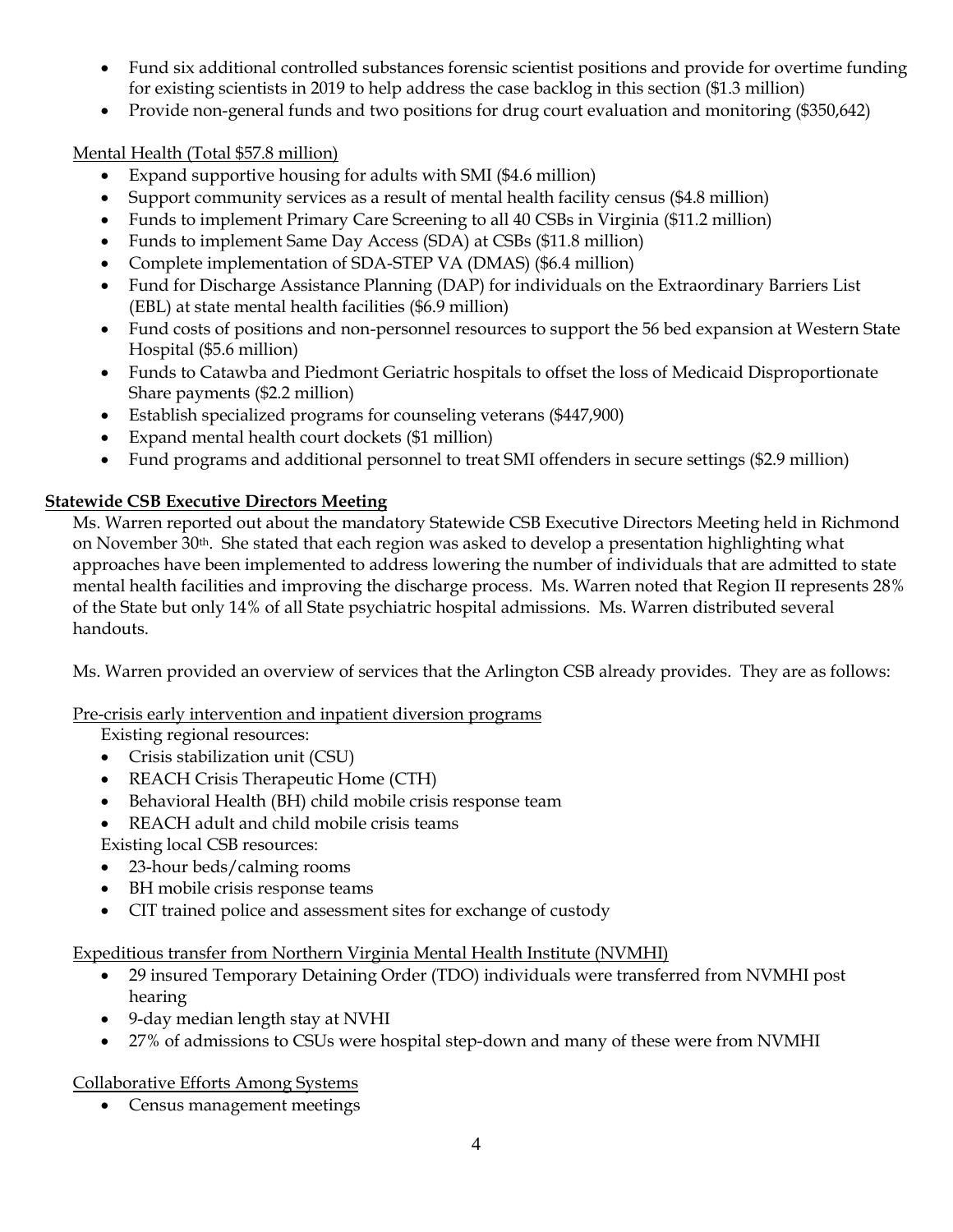- Solution finders list
- On-going collaboration between CSBs and their primary local hospital
- TDO task force

Creative Program Development

Regional BH adult programs

- Intensive Community Residential Treatment (ICRT)
- ICRT step down
- Crisis stabilization
- Regional older adult facilities mental health support program (RAFT)

Local CSB(s) programs

- 23-hour bed/calming rooms
- Intensive community case management
- Residential support continuum
- BH mobile crisis
- Community PACT teams
- Supported employment

Recovery specialists and recovery wellness centers

Children in the community

Regional BH children's mobile crisis

Ms. Warren provided an overview of new challenges impacting community capacity.

- CCC+ MCO recruitment/hiring of CSB staff the CCC+ MCO are recruiting CSB and vendor staff and are reported to be paying higher compensation and promoting telework. The loss of qualified and knowledgeable staff and the cost of replacing these individuals is negatively impacting community capacity.
- Exhausted local/regional DAP allocation Region II has exhausted local/regional DAP allocation. New ongoing DAP requests are being submitted to DBHDS with a BH funding request which takes more staff time, both in DBHDS and in the region, and slows the placement process.



The average local funding for northern Virginia is 62%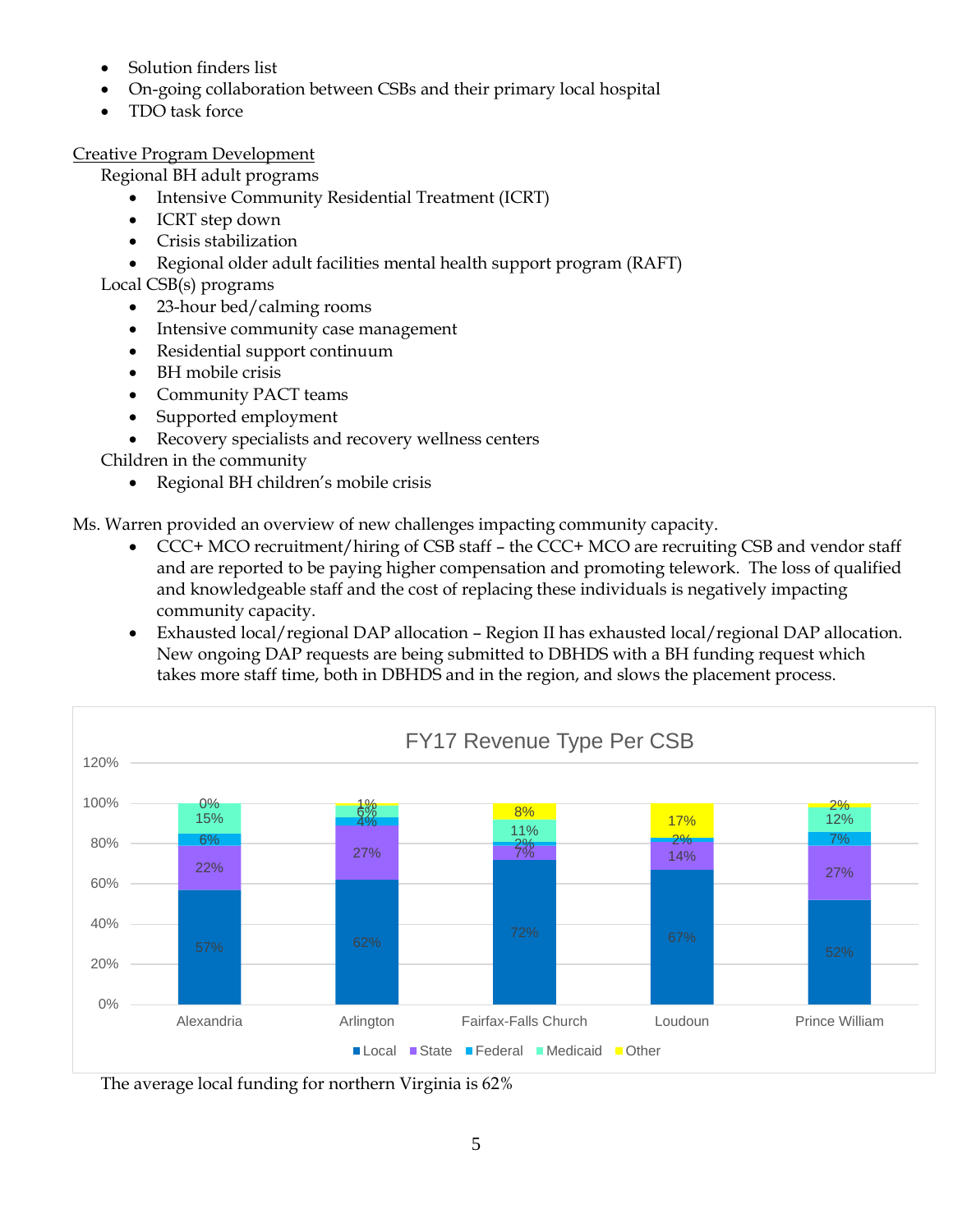Ms. Warren stated that the attendees of the Executive Director's meeting broke out into groups, by region, and that a representative from the Department of Behavioral Health and Developmental Services (DBHDS) met with each group to brain storm ideas about moving individuals out of the state hospital system or divert them from hospitalization.

The following items were discussed by the Northern Virginia Region II CSB:

- Higher utilization groups, which are clients with a higher rate of hospitalizations
	- o Is there a better way to identify these individuals?
	- o Are there additional resources available to improve stabilizing an individual to reduce hospitalization?
- Protocols for escalating decision making for challenging individuals receiving services in the state hospital system and are having difficulties with discharging
- Improved criteria requirements for Local Inpatient Purchase of Service (LIPOS) funding for individuals who need hospitalization, and/or, positioning a discharge person at the state hospitals in an effort to have continuity of care. LIPOS is funding dispersed by the State to the Region for CSBs to purchase private psychiatric hospital beds for individuals with no healthcare benefits when admission to a state psychiatric hospital in not possible (source: www.fairfaxcounty.gov)
- Ability to provide medical assessment in Emergency Services within the DHS Behavioral Healthcare Division

Ms. Takemoto asked what revenue opportunities are available through Medicaid. Ms. Warren responded that CSBs are ensuring that all individuals that are eligible are enrolled, utilization of proper billing practices and coding appropriately.

Ms. Warren provided an overview of the DBHDS financial realignment plan. She stated that the plan would impact usual business through a 4-year process.

- Year 1 goal 2019 build alternatives to state hospital placement.
- Year 1 projected results 178 discharges; reduce the EBL from 170 to 117
- Year 2 goal 2020 finalize bed utilization targets and funding distribution
- Year 2 projected results 144 discharges; reduce the EBL from 117 to 88
- Year 3 goal 2021 reduce the state hospital average daily census (ADC) by 80
- Year 4 goal 2022 implement full realignment
- Year 4 projected results reduce and maintain census at ADC of 1,280 vs. current projection of 1.460 for FY22

Ms. Takemoto expressed that, given this information, there may be a future opportunity for advocacy.

# **Public Hearings on the Governor's Proposed 2018-2020 Biennial State Budget**

Chair Hermann announced that the House Appropriations and Senate Finance Committees of the Virginia General Assembly will hold regional public hearings (Included in Member Packet) on the Governor's proposed amendments to the 2018-2020 biennial state budget as follows:

WEDNESDAY, JANUARY 3, 2018 (Hearings begin at 10:00 a.m.)

- Loudoun County Northern VA Community College at Loudoun, Waddell Building
- Radford Radford University, Kyle Hall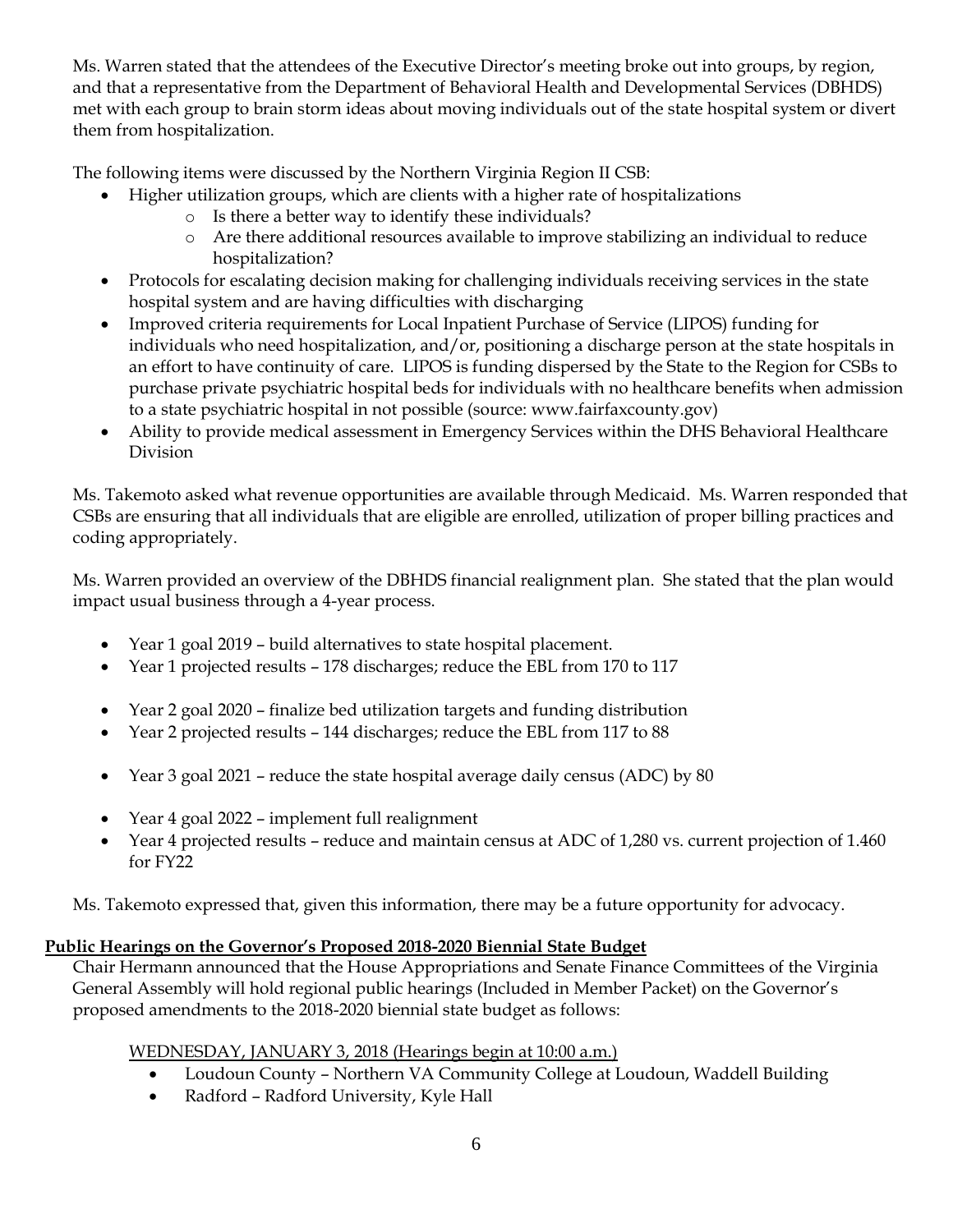### WEDNESDAY, JANUARY 3, 2018 (Hearings begin at 12:00 noon)

- Virginia Beach Tidewater Community College, Virginia Beach Campus, Student Center
- Richmond Science Museum of Virginia, Dewey Gottwald Center

The purpose of the hearings is to receive comments on the Governor's proposed 2018-20 biennial state budget. Those persons wishing to speak may register at each hearing site no earlier than one hour prior to the start of the hearing.

Speakers will be taken in the order of registration. Each person may register only one speaker at a time. Speakers are asked to limit their comments to three minutes or less. Speakers representing groups and organizations should consolidate remarks to reduce duplication.

Persons unable to attend may comment in writing to either:

| Delegate S. Chris Jones  | OR | Senator Thomas K. Norment, Jr. |
|--------------------------|----|--------------------------------|
| P.O. Box 406             |    | Senator Emmett W. Hanger, Jr.  |
| Pocahontas Building      |    | P.O. Box 396                   |
| Richmond, Virginia 23218 |    | Pocahontas Building            |
|                          |    | Richmond, Virginia 23218       |

### **Arlington Delegation Public Hearing**

The members discussed attending the Arlington Public Legislative Delegation. Ms. Mauller will email CSB Arlington County Legislative Liaison, Pat Carroll, to request the date for the Delegation. The members will develop talking points.

### **Informational Items**

- $\checkmark$  Ms. Deane provided an update about the recent Virginia Hospital Center (VHC) expansion meeting.
	- The next meeting to discuss the number of beds needed will be held in early January
	- Personally attended a meeting with children's advocates last week
	- The site plan review process is moving slower than anticipated by VHC
- $\checkmark$  Chair Hermann reminded the members that Secret Santa is still collecting Secret Santa gift cards for the residents of the Mary Marshall Assisted Living Residence (MMALR) and the Mental Health Group Homes. She stated that Target gift cards are prefered in denominations of up to \$25. Chair Hermann noted that cash and check donations are welcome. Checks should be made out to the Arlington County Treasurer. Donations will continue to be collected through the holiday season. Ms. Mauller will provide the tax forms to the members.

Ms. Mitchell stated that every year, on the first Sunday in December, Target sells their store brand gift cards with a 10% discount.

- $\checkmark$  Ms. Takemoto noted that the November full board minutes state that Ms. Warren would provide an update on the Employment Committee meeting that she recently attended. Ms. Warren responded that she requested a draft one page summary of the meeting which she has reviewed and sent back to the committee for corrections.
- $\checkmark$  Ms. Takemoto inquired about the DHS staff meeting that was held on December 6th to discuss gaps in services for individuals with autism. Ms. Warren responded that the meeting was held to brainstorm ideas to develop a proposal for a study for services.